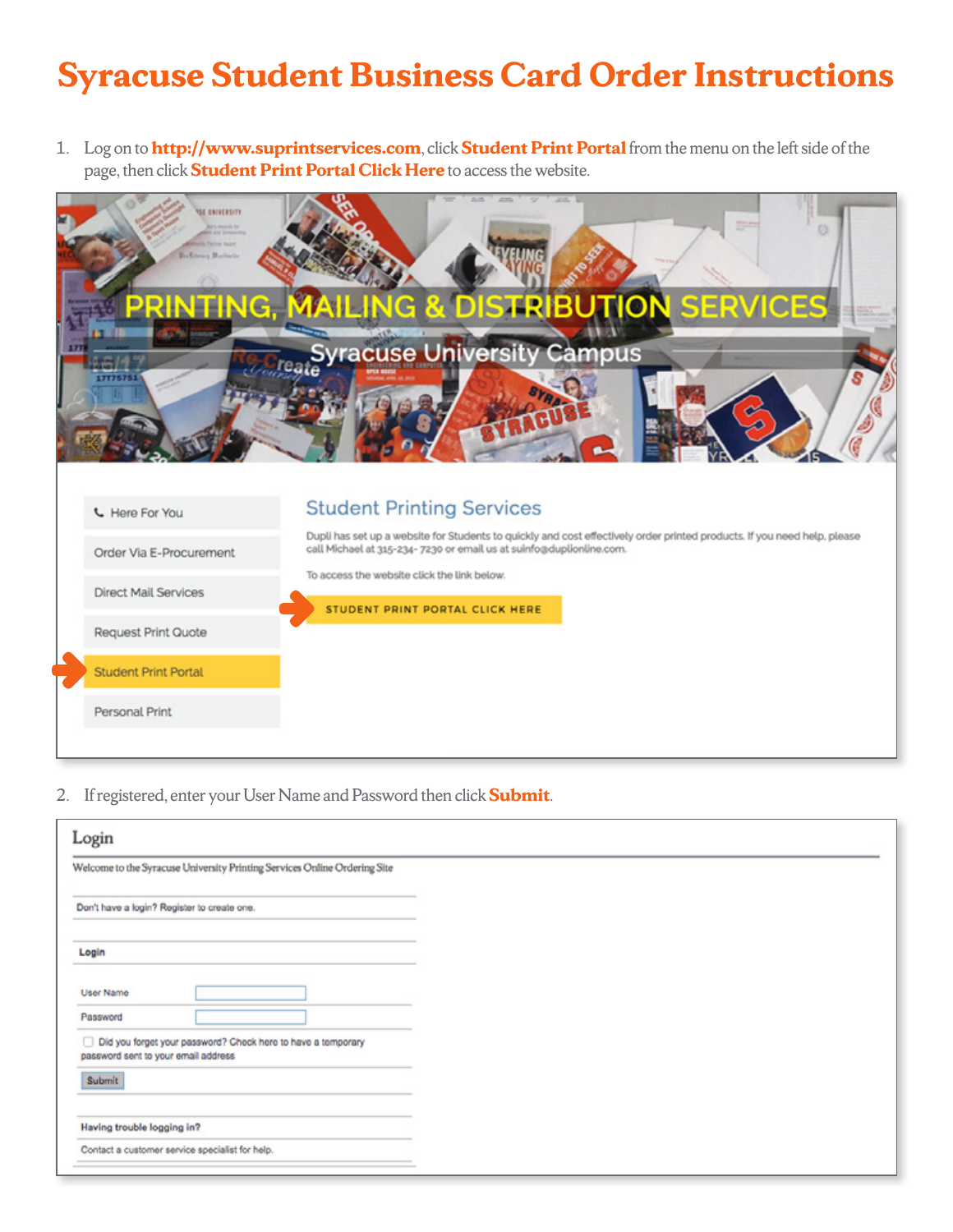3. If unregistered, click **Register to create one**, fill in all the required fields, then click **Submit**.

| Email*           |                                                                                                                                                |  |
|------------------|------------------------------------------------------------------------------------------------------------------------------------------------|--|
|                  |                                                                                                                                                |  |
|                  | (Note: Your will receive your temporary password via email. Once you've received the email, you will be able to log in and set your password.) |  |
|                  |                                                                                                                                                |  |
| Title            | (Examples: Mr., Mrs., Dr., etc)                                                                                                                |  |
| Last Name*       |                                                                                                                                                |  |
| First Name*      |                                                                                                                                                |  |
| Company          |                                                                                                                                                |  |
| Address 1*       |                                                                                                                                                |  |
| Address 2        |                                                                                                                                                |  |
| City*            |                                                                                                                                                |  |
| State/Province*  | C (Note: only required for United States and Canada)                                                                                           |  |
| Zip*             |                                                                                                                                                |  |
| Country          | Ð<br><b>UNITED STATES</b>                                                                                                                      |  |
| Tel <sup>*</sup> |                                                                                                                                                |  |
| Fax              |                                                                                                                                                |  |
| School*          | $\ddot{\phantom{1}}$                                                                                                                           |  |
| Graduation Year* | в                                                                                                                                              |  |
|                  |                                                                                                                                                |  |

4. Once registered and/or logged in, hover over **Academic** to bring up and select your school. For dual majors, click **Non Academic**.

| <b>Syracuse University</b><br>Printing & Distribution Services                                                                                                                                                                                                                                                                                                                                                                                                                     | <b>Student Business Card Ordering Site</b>            | Report A Problem Logout<br>Logged in as SU Student<br><b>VIEW CART</b><br>\$0.00 in Cart |
|------------------------------------------------------------------------------------------------------------------------------------------------------------------------------------------------------------------------------------------------------------------------------------------------------------------------------------------------------------------------------------------------------------------------------------------------------------------------------------|-------------------------------------------------------|------------------------------------------------------------------------------------------|
| Create Order<br><b>Track Order</b><br>Home<br>Non Academic<br>Academic                                                                                                                                                                                                                                                                                                                                                                                                             | Saved Orders<br>Contacts<br>FAQS                      | <b>SEARCH</b><br>Start Typing                                                            |
| Welcome<br>Thank you for taking the time to visit<br>DupliOnline. We take great pride in our<br>technology and ability to provide<br>functionality that will help you to<br>streamline process and improve service<br>to your internal customers.<br>Our industry leading on demand print<br>production is helping corporate America<br>print stationery and marketing collateral<br>on demand in quantities as low as one.<br>We would love the opportunity to help<br>serve you! |                                                       |                                                                                          |
| <b>Tutorial</b>                                                                                                                                                                                                                                                                                                                                                                                                                                                                    |                                                       |                                                                                          |
| <b>Create Order</b><br>Track Order                                                                                                                                                                                                                                                                                                                                                                                                                                                 | Saved Orders Contacts Faqs<br>Shopping Cart<br>Logout | <b>VIEW CART</b><br>\$0.00 in Cart                                                       |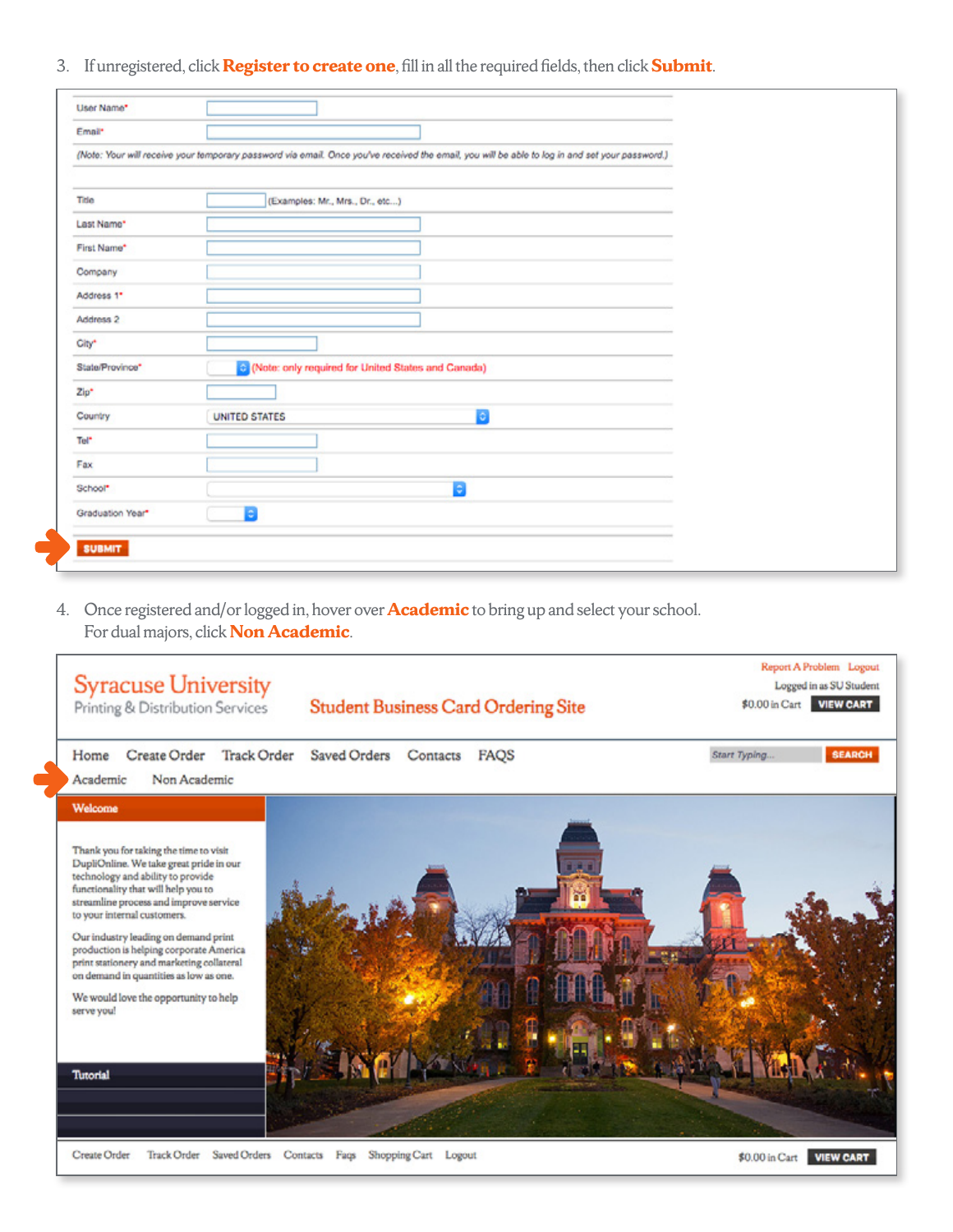5. Once you've navigated to your school's business card, fill in all desired fields with your information and click **View Proof** to create your card. After your business card has been created, you may make any corrections by editing the information in the fields and clicking View Proof again.

| Item Code: InfoStudies_BC<br>Description: School of Information Studies Business Card                                                                                                                                                                                                                                                                                                                                            | Proof<br>⊛<br><b>d</b> Download PDF<br>Zoom                                                                                                                                                                                                                                 |
|----------------------------------------------------------------------------------------------------------------------------------------------------------------------------------------------------------------------------------------------------------------------------------------------------------------------------------------------------------------------------------------------------------------------------------|-----------------------------------------------------------------------------------------------------------------------------------------------------------------------------------------------------------------------------------------------------------------------------|
| Imprints                                                                                                                                                                                                                                                                                                                                                                                                                         |                                                                                                                                                                                                                                                                             |
| Begin typing in a Building name in the field below and select an<br>entry from the list of matching values to populate address fields<br>(or type your address information in the field).<br>Address<br>Information:<br>Current Value:<br>Quantity<br><b>O</b><br>Display International Characters<br>Name<br>Title 1<br>Office/Sub-<br>Department<br>Address Line 1<br>Address Line 2<br>City<br>State<br>Zip<br>$\bullet$<br>T | <b>Syracuse University</b><br>School of Information Studies<br><b>Employee Name</b><br>This Unit<br>Office/Sub-Department<br>T123.456.7890 F123.456.7891 M123.456.7892<br>ensmellinutedu<br>Street Address Line 1, Address Line 2, City, State 12345-6789<br>ischool.op.adu |
| ٠<br>F.<br>м<br>٠                                                                                                                                                                                                                                                                                                                                                                                                                | you must click "view proof" in order to have your order placed in the shopping cart<br><b>VIEW PROOF</b> EMAIL PDF PROOF DELETE CHECKOUT                                                                                                                                    |
| Email                                                                                                                                                                                                                                                                                                                                                                                                                            | <b>CONTINUE SHOPPING</b>                                                                                                                                                                                                                                                    |
| <b>IC</b><br>Facebook                                                                                                                                                                                                                                                                                                                                                                                                            |                                                                                                                                                                                                                                                                             |
| Website URL                                                                                                                                                                                                                                                                                                                                                                                                                      |                                                                                                                                                                                                                                                                             |

6. Once you're satisfied with your business card proof, you may click either **Checkout** underneath your card or click **View Cart** located at both the top and bottom right of the page.

| <b>Syracuse University</b><br>Printing & Distribution Services |                                                                                                                                                                                           | <b>Student Business Card Ordering Site</b> |                                                                                                  | \$19.00               | Report A Problem Logout<br>Longed in as SU Student<br><b>VIEW CART</b> |
|----------------------------------------------------------------|-------------------------------------------------------------------------------------------------------------------------------------------------------------------------------------------|--------------------------------------------|--------------------------------------------------------------------------------------------------|-----------------------|------------------------------------------------------------------------|
| Item Code: InfoStudies BC                                      | Description: School of Information Studies Business Card                                                                                                                                  | Proof                                      | ⊕<br>Zoom                                                                                        | <b>d</b> Download PDF | Front 3                                                                |
| Imprints                                                       |                                                                                                                                                                                           |                                            |                                                                                                  |                       |                                                                        |
|                                                                | Begin typing in a Building name in the field below and select an<br>entry from the list of matching values to populate address fields<br>(or type your address information in the field). |                                            | <b>Syracuse University</b><br>School of Information Studies                                      |                       |                                                                        |
| Address                                                        |                                                                                                                                                                                           | Title<br>Department                        | <b>Student Name</b>                                                                              |                       |                                                                        |
| Information:<br>Current Value:                                 |                                                                                                                                                                                           |                                            | T123.456.7890 F123.456.7891 M123.456.7892                                                        |                       |                                                                        |
|                                                                | Get Default Imprints                                                                                                                                                                      |                                            | ename@sycedu C facebook.com/syracuseum/versity<br>Address Line 1, Address Line 2, City, 57 12345 |                       |                                                                        |
| Quantity                                                       | 60                                                                                                                                                                                        |                                            | ischool.sycadu.                                                                                  |                       |                                                                        |
|                                                                | Display International Characters                                                                                                                                                          |                                            |                                                                                                  |                       |                                                                        |
| Name                                                           | Student Name                                                                                                                                                                              |                                            |                                                                                                  |                       |                                                                        |
| Thie 1                                                         | Title                                                                                                                                                                                     |                                            |                                                                                                  |                       |                                                                        |
| Office/Sub-<br>Department                                      | Department                                                                                                                                                                                |                                            |                                                                                                  |                       |                                                                        |
| Address Line 1                                                 | Address Line 1                                                                                                                                                                            | <b>VIEW PROOF</b>                          | <b>EMAIL PDF PROOF</b>                                                                           | DELETE CHECKOUT       |                                                                        |
| Address Line 2                                                 | Address Line 2                                                                                                                                                                            | <b>CONTINUE SHOPPING</b>                   |                                                                                                  |                       |                                                                        |
|                                                                | City City                                                                                                                                                                                 |                                            |                                                                                                  |                       |                                                                        |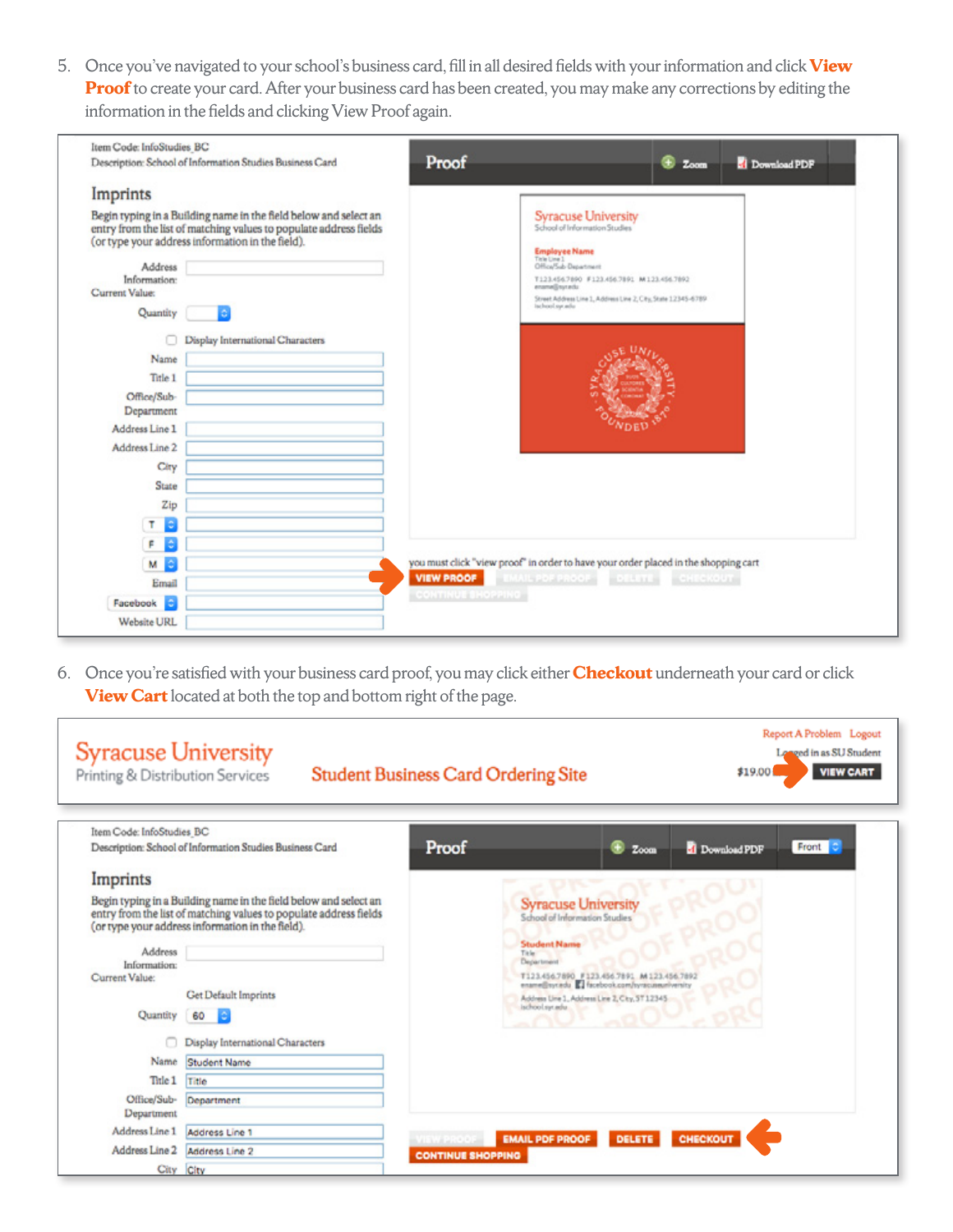7. Enter your email address under Order Information, your telephone number under Shipping Address, your Billing Address or check 'Same As Shipping Address', then click **Submit Order** to enter your Credit Card Information.

|                                                                                                                                                                                                                     |                      |                        |                                                                                                                                                                                     |   | ٠ |  |  |  |
|---------------------------------------------------------------------------------------------------------------------------------------------------------------------------------------------------------------------|----------------------|------------------------|-------------------------------------------------------------------------------------------------------------------------------------------------------------------------------------|---|---|--|--|--|
| Re-Type Email Address:                                                                                                                                                                                              |                      |                        |                                                                                                                                                                                     |   | ٠ |  |  |  |
| Please do not include me in any email communications :                                                                                                                                                              |                      |                        |                                                                                                                                                                                     |   |   |  |  |  |
|                                                                                                                                                                                                                     |                      |                        |                                                                                                                                                                                     |   |   |  |  |  |
| <b>Shipping Address</b>                                                                                                                                                                                             |                      |                        |                                                                                                                                                                                     |   |   |  |  |  |
| Bookstore located in the Schine Student Center.                                                                                                                                                                     |                      |                        | Student cards are available for pickup 6 business days from order date on the lower level of the Syracuse University                                                                |   |   |  |  |  |
| Attn::                                                                                                                                                                                                              |                      | Student Business Cards |                                                                                                                                                                                     |   | ٠ |  |  |  |
| Company Name:                                                                                                                                                                                                       | <b>SU BOOKSTORE</b>  |                        |                                                                                                                                                                                     | ٠ |   |  |  |  |
| Address 1:                                                                                                                                                                                                          | 303 University Place |                        |                                                                                                                                                                                     |   | ٠ |  |  |  |
| Address 2:                                                                                                                                                                                                          |                      |                        | Schine Student Center, ground level                                                                                                                                                 |   |   |  |  |  |
| City:                                                                                                                                                                                                               | Syracuse             |                        | ٠                                                                                                                                                                                   |   |   |  |  |  |
| State:                                                                                                                                                                                                              | NY<br>٠              |                        |                                                                                                                                                                                     |   |   |  |  |  |
| Zip:                                                                                                                                                                                                                | 13244                | * County:              | <b>ONONDAGA</b>                                                                                                                                                                     |   |   |  |  |  |
| Country:                                                                                                                                                                                                            | <b>UNITED STATES</b> |                        |                                                                                                                                                                                     | o |   |  |  |  |
| Tel:                                                                                                                                                                                                                |                      |                        |                                                                                                                                                                                     | ٠ |   |  |  |  |
|                                                                                                                                                                                                                     |                      |                        |                                                                                                                                                                                     |   |   |  |  |  |
|                                                                                                                                                                                                                     |                      |                        |                                                                                                                                                                                     |   |   |  |  |  |
|                                                                                                                                                                                                                     | $\bigcirc$ Yes       | O No                   |                                                                                                                                                                                     |   |   |  |  |  |
|                                                                                                                                                                                                                     |                      |                        |                                                                                                                                                                                     |   |   |  |  |  |
|                                                                                                                                                                                                                     |                      |                        |                                                                                                                                                                                     |   |   |  |  |  |
|                                                                                                                                                                                                                     |                      |                        |                                                                                                                                                                                     |   |   |  |  |  |
|                                                                                                                                                                                                                     |                      |                        |                                                                                                                                                                                     |   |   |  |  |  |
|                                                                                                                                                                                                                     |                      |                        |                                                                                                                                                                                     |   |   |  |  |  |
|                                                                                                                                                                                                                     |                      | ö.                     |                                                                                                                                                                                     |   |   |  |  |  |
|                                                                                                                                                                                                                     |                      |                        |                                                                                                                                                                                     |   |   |  |  |  |
|                                                                                                                                                                                                                     |                      | <b>UNITED STATES</b>   |                                                                                                                                                                                     |   | ¢ |  |  |  |
|                                                                                                                                                                                                                     |                      |                        |                                                                                                                                                                                     |   |   |  |  |  |
|                                                                                                                                                                                                                     |                      |                        |                                                                                                                                                                                     |   |   |  |  |  |
| Billing Address<br>Same As Shipping Address                                                                                                                                                                         |                      |                        |                                                                                                                                                                                     |   |   |  |  |  |
|                                                                                                                                                                                                                     |                      |                        |                                                                                                                                                                                     |   |   |  |  |  |
|                                                                                                                                                                                                                     |                      |                        |                                                                                                                                                                                     |   |   |  |  |  |
| Fax:<br>Residential?:<br>Name::<br>Company Name:<br>Address 1:<br>Address <sub>2</sub><br>City:<br>State/Province:<br>Zip:<br>Country:<br>Tel:<br>Fax:<br>Email:<br><b>Credit Card Information -</b><br>Information |                      |                        | Please fill in the Shipping Address & Order Information and click Submit. Once the appropriate Shipping and Tax have been calculated you will be prompted to enter your credit card |   |   |  |  |  |

## 8. Enter your Credit Card Information, then click **Submit Order**.

| Card Number:     |                                                                                                                                                                                                                                                                                                                    |  |
|------------------|--------------------------------------------------------------------------------------------------------------------------------------------------------------------------------------------------------------------------------------------------------------------------------------------------------------------|--|
|                  | Please enter only the credit card number, with no spaces or dashes.                                                                                                                                                                                                                                                |  |
| Expiration Date: | $-120$                                                                                                                                                                                                                                                                                                             |  |
| Name on Card:    |                                                                                                                                                                                                                                                                                                                    |  |
| Security Code:   |                                                                                                                                                                                                                                                                                                                    |  |
|                  | which is always the final group of numbers printed on the back<br>signature panel of the card. New MasterCard and Visa cards feature<br>the code in a separate panel to the right of the signature strip.<br>American Express cards have a 4 digit code printed on the front side<br>of the card above the number. |  |
|                  |                                                                                                                                                                                                                                                                                                                    |  |